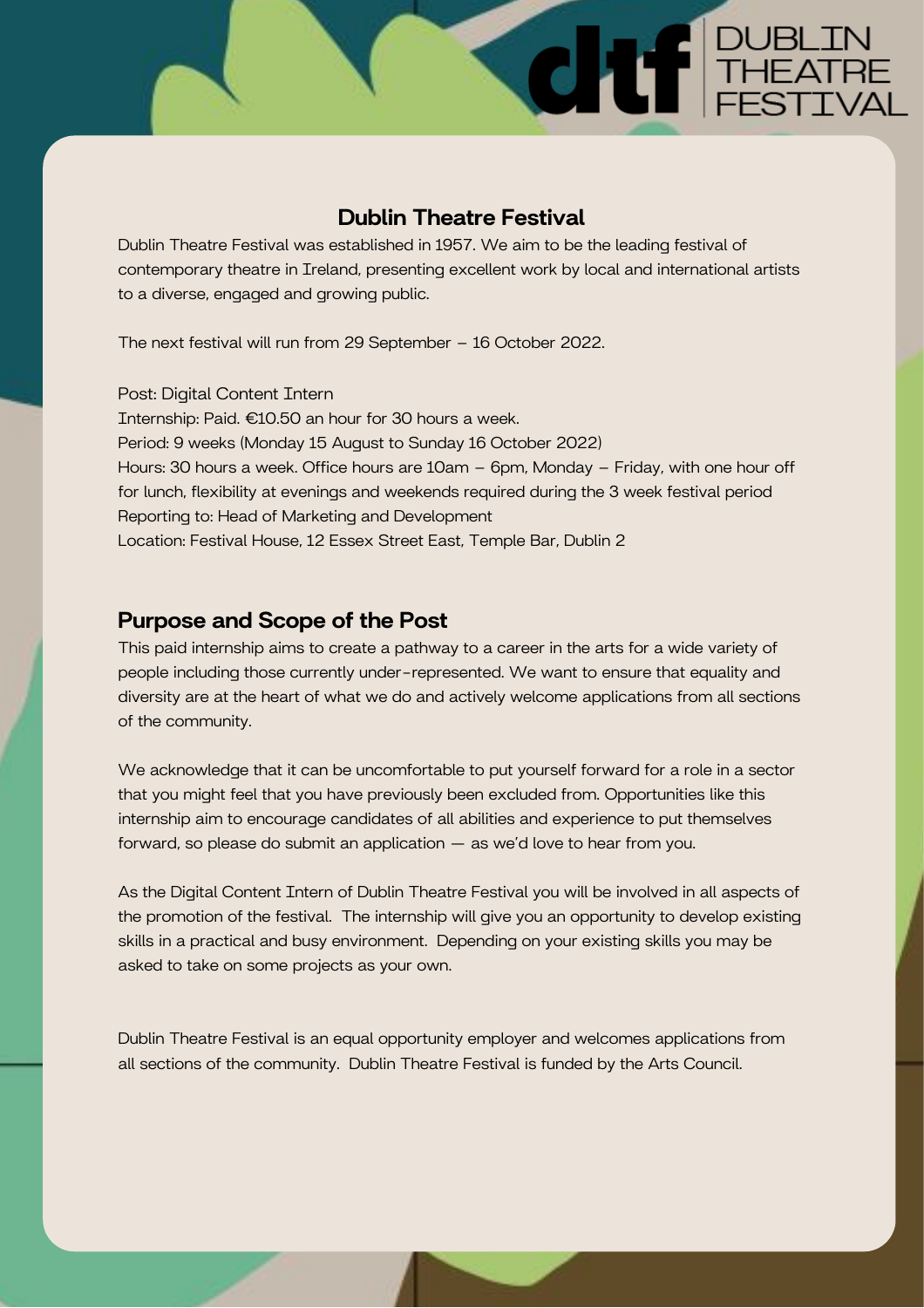### Duties and Responsibilities

- Providing important administrative support to the Head of Marketing & Development
- Assisting with updating the festival's website and social networking channels (Facebook,

**CHIF** PUBLIN

- Twitter, YouTube, Instagram, Google)
- Coordinating venue dressing and signage
- Maintaining marketing databases
- Assisting with targeted marketing efforts for specific shows and festival promotions
- Assisting with the coordination and distribution of promotional materials citywide
- Assisting with market research during festival dates
- Assisting at events during the festival

• Any other duties that may be specified by and agreed with the Head of Marketing and **Development** 

An internship is a learning opportunity. The following skills and knowledge will help you to make the most of the experience.

- Computer literacy with working knowledge of Microsoft Word, Excel
- Good knowledge of social media management
- Good communication, interpersonal, telephone, written and verbal skills

## Other helpful skills/interests

- Video/social media editing
- Ability to manage several projects simultaneously
- Ability to take instruction and to work on a team
- Fluent English
- Excellent attention to detail
- Interest in the arts

# Type of Engagement

Internship position of 9 weeks Monday 15 August to Sunday 16 October 2022. It is possible to arrange time off of up to 3 days for the duration of the contract. Requests for time off will be considered, taking into account the busy nature of the festival period. Time off must be scheduled and approved by your line manager prior to commencing your contract.

## Probation

A probation period of three weeks will apply from the start of this engagement